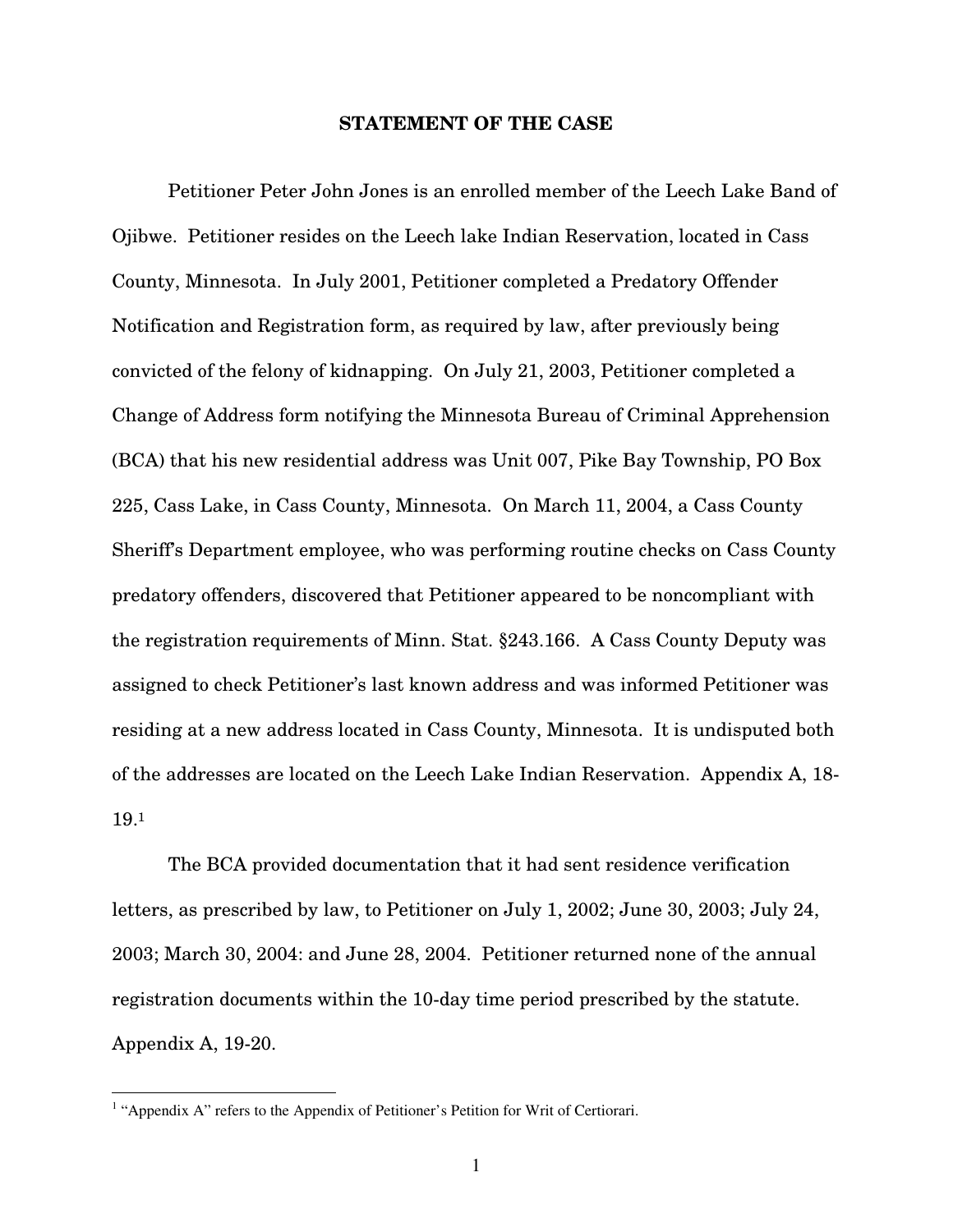Petitioner was charged with one count of violating Minn. Stat. § 243.166,subd. 3(b), Registration of Predatory Offenders. A Person is guilty of this crime if the person fails to advise law enforcement of a change of his primary address at least five days prior to changing address. Appendix A, 20.

Petitioner was charged with five counts alleging violations of Minn. Stat. § 243.166, subd. 4(e), Registration Predatory Offenders. A person is guilty of this crime if the person fails to mail the completed and signed verification of address form to the Bureau of Criminal Apprehension within 10 days after receipt of the form. Appendix A, 20.

The "criminal" penalty for these offenses is found in Minn. Stat. § 243.166, subd. 5, (2002) stating a person required to register under this section who knowingly violates any of its provisions or intentionally provides false information to a corrections agent, law enforcement authority, or the bureau of criminal apprehension is guilty of a felony and may be sentenced to imprisonment for not more than five years or to payment of a fine of not more than \$10,000, or both.

The Minnesota Supreme Court described the procedural history as follows:

In December 2004, the state charged Jones with one count of failing to notify the BCA of his change of address and five counts of failing to return the required address-verification forms in violation of Minn. Stat. § 243.166, subds. 3(b), 4(e), 5 (2002). Jones moved to dismiss the charges, arguing that the State of Minnesota lacked subject matter jurisdiction to prosecute him. A hearing was held on the motion and the district court granted Jones's motion to dismiss. The court concluded that Minn. Stat. § 243.166 is civil/regulatory in nature, and therefore the state lacked subject matter jurisdiction to prosecute Jones. The state appealed, and the court of appeals affirmed the district court. Jones, 700 N.W.2d at 558. The state then sought review by our court, arguing that both the district court and the court of appeals erred in concluding that the state lacked jurisdiction.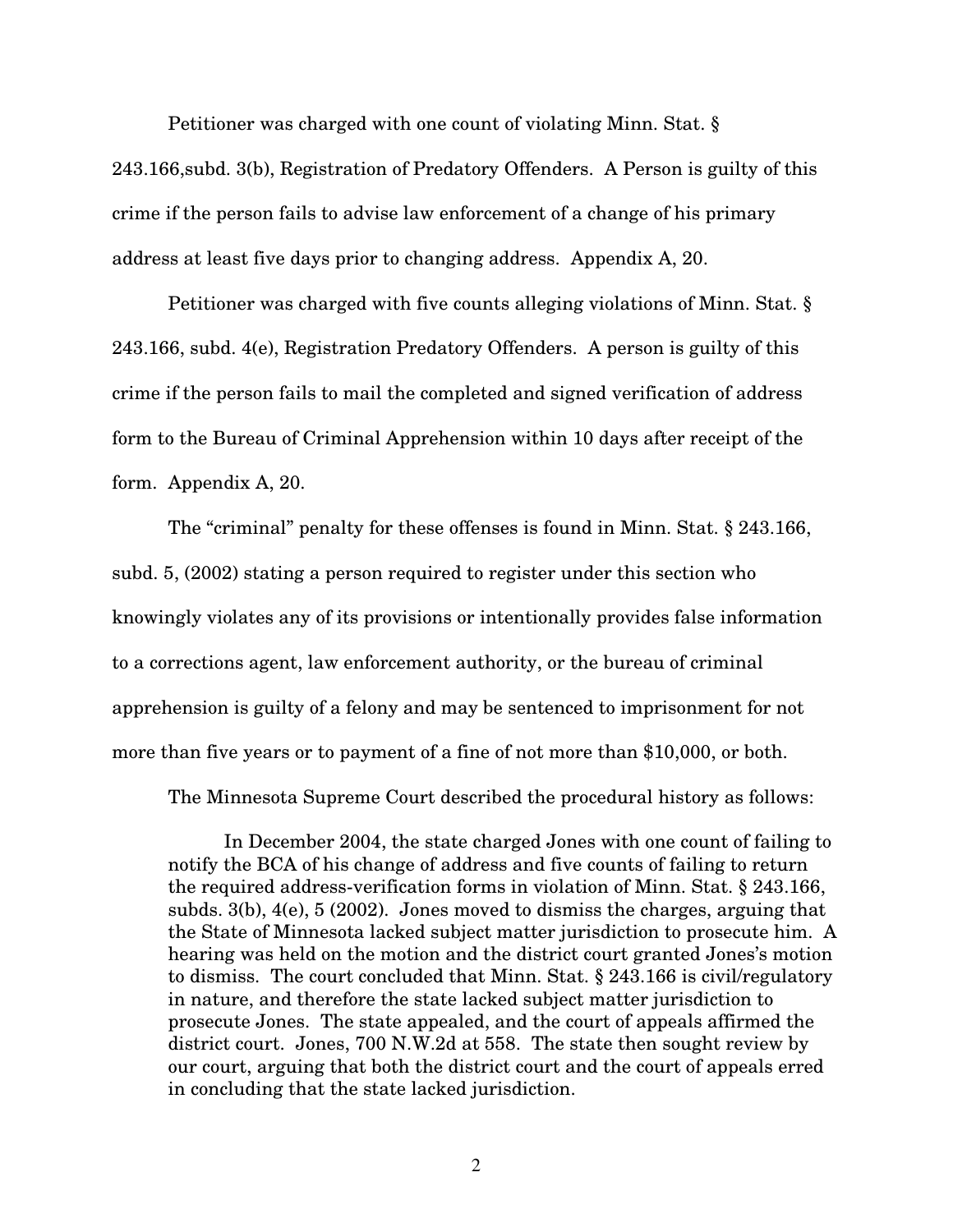Appendix A, 20.

The Minnesota Supreme Court held that the district court and court of appeals erred when they concluded that Minnesota courts do not have jurisdiction to enforce the statute against a tribal member who fails to register while residing on his Indian reservation. The Court further held that Minnesota courts have subject matter jurisdiction to enforce the charge of residing or moving without maintaining a current address registration against Jones, even though he is an enrolled member of the Leech Lake Band of Ojibwe who resides-- and therefore violated section 243.166—on the Leech Lake Reservation. Appendix A, 37.

#### **REASONS FOR DENYING THE PETITION**

The petition for writ of certiorari should be denied because petitioner has failed to show any "compelling reasons" for this Court to grant discretionary review. Supreme Court Rule 10. The State of Minnesota has jurisdiction under Public Law 280 to criminally prosecute a Native American tribal member residing on an Indian Reservation for failure to comply with the requirements of Minnesota Statutes §243.166, the Predatory Offender Registration statute. The Minnesota Supreme Court's decision in *State v. Jones*, 728 N.W.2d 1, 12 (Minn. 2007) is consistent with the U.S. Supreme Court decision in *California v. Cabezon Band of Mission Indians*, 480 U.S. 202 (1987). The Minnesota Supreme Court, while having two concurring opinions, did find in a five to two vote, that Minnesota Statute §243.166 met the standard set forth by the U.S. Supreme Court in *Cabezon*. Petitioners are incorrect in their assertion that the Adam Walsh Act, 42 U.S.C. 16901-16991 creates a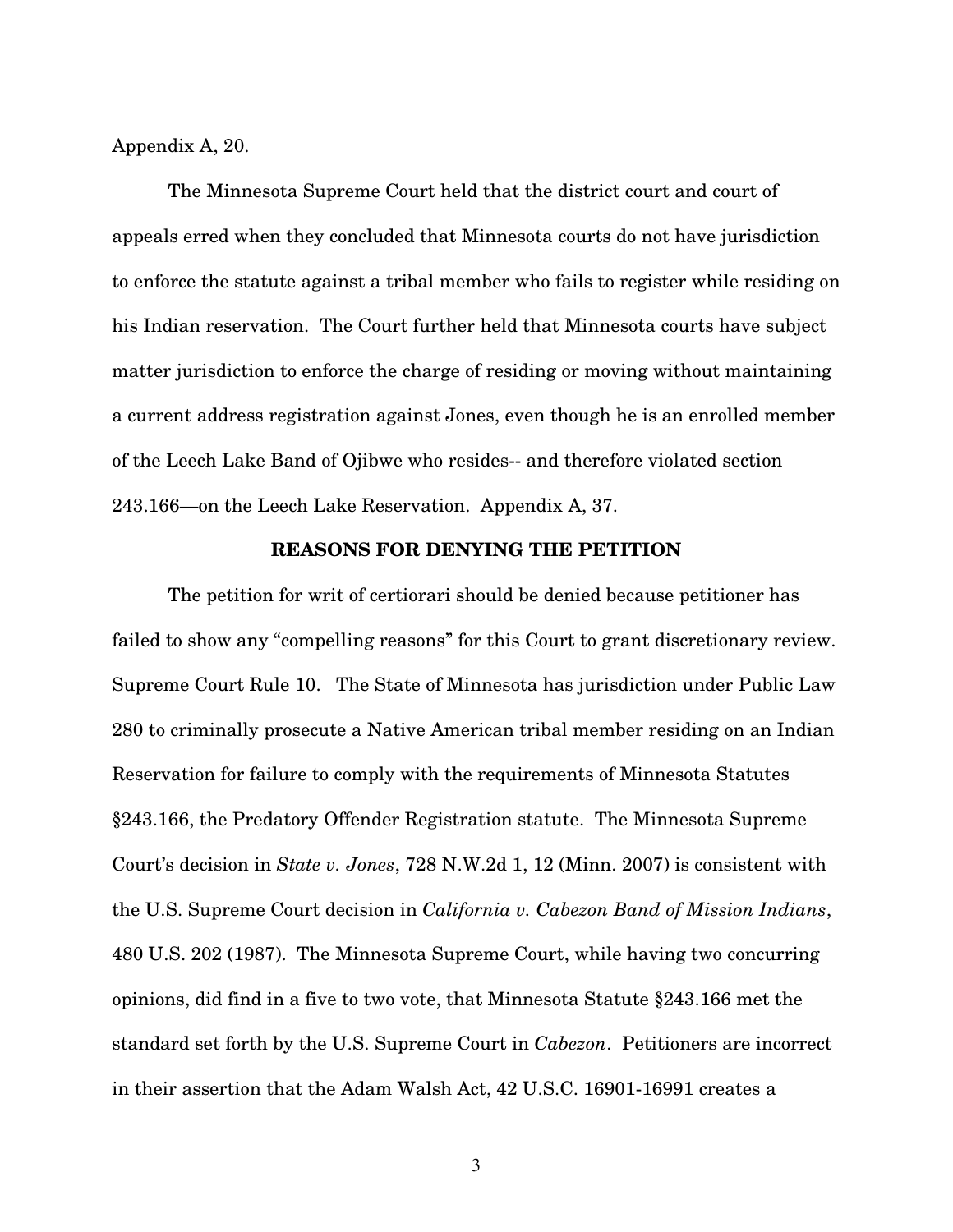federal penalty for failing to register by all predatory offenders and thus State intervention is not necessary. Minnesota Statute §243.166, includes individuals convicted of murder and kidnapping offenses wherein the victims are not juveniles. Federal law does not prohibit the State of Minnesota from passing laws that are more inclusive in order to protect the general public.

**I. The State of Minnesota has jurisdiction under Public Law 280 to criminally prosecute a Native American tribal member residing on an Indian reservation for failure to comply with the requirements of Minn. Stat. § 243.166 (2002), the predatory offender registration statute.**

## **A. There is no reason to revisit** *California v. Cabazon Band of Indians,* **107 S.Ct. 1083 (1983) and Public Law No. 280, 67 Stat. 588.**

It is well established that a state may enforce its laws against enrolled tribal members on the tribal reservation when Congress has expressly so provided. *California v. Cabazon Band of Indians,* 107 S. Ct. at 1087. Minnesota is one of six states to which Congress has granted such subject-matter jurisdiction under Public Law 280. Pursuant to this grant of authority, Minnesota has broad criminal and limited civil jurisdiction over all Indian country within the state, except the Red Lake Reservation, which Public Law 280 excepted from the grant of authority, and the Bois Forte Reservation at Nett Lake. *State v. Stone,* 572 N.W. 2d 725, 728 & n.3 (Minn. 1997). *See* also *State v. R.M.H.,* 617 N.W. 2d 55, 58 (Minn. 2000). Public Law 280 specifically states:

> (a) Each of the States or Territories listed in the following table shall have jurisdiction over offenses committed by or against Indians in the areas of Indian country listed opposite the name of the State or Territory to the same extent that such State or Territory has jurisdiction over offenses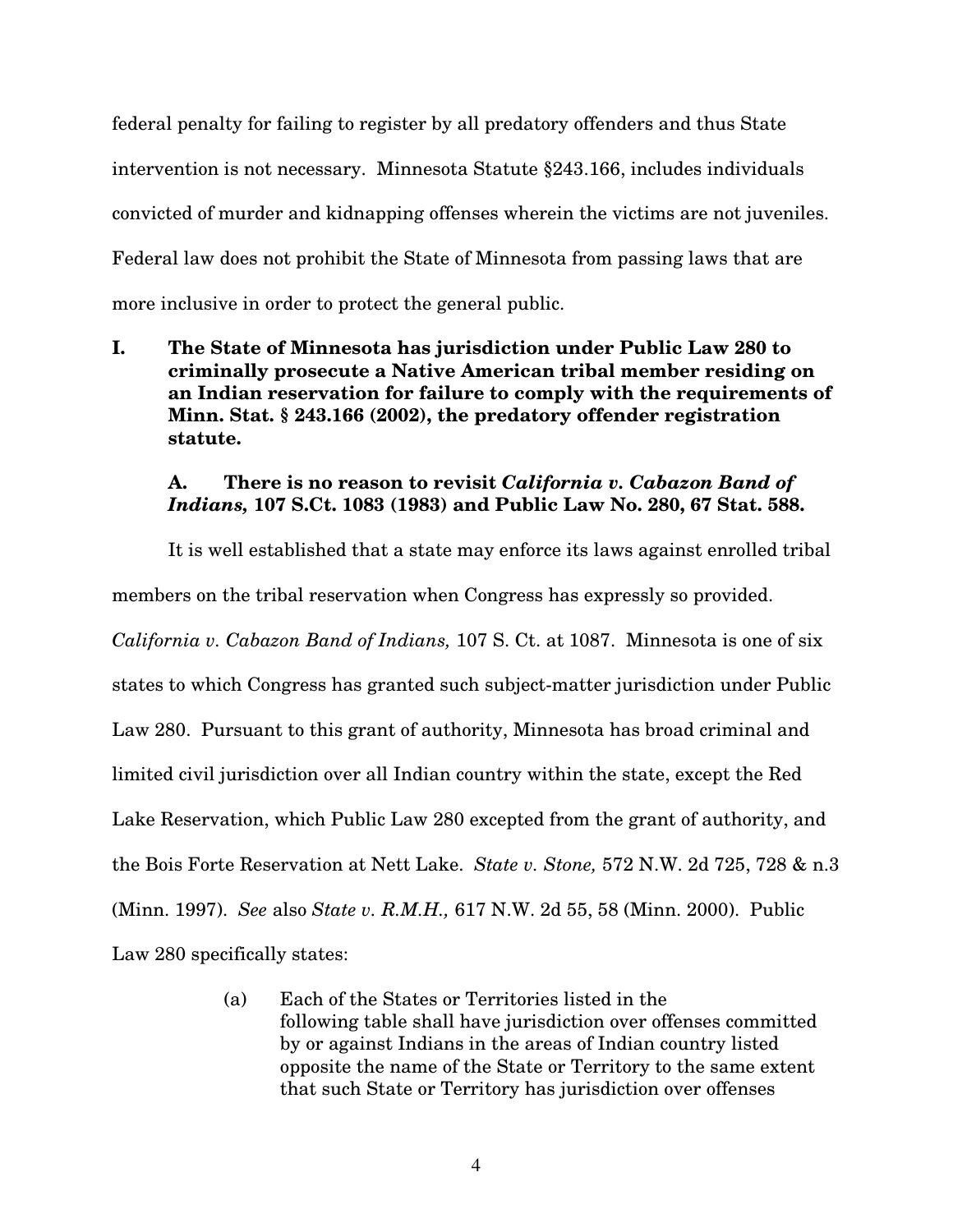committed elsewhere within the State or Territory and the criminal laws of such State or Territory shall have the same force and effect within such Indian country as they have elsewhere within the State or Territory(.)

18 USC § 1162 (a).

In *Cabazon,* the United States Supreme Court adopted the following test for determining whether a state law is criminal and hence fully enforceable on a reservation:

(I)f the intent of the state law is generally to prohibit certain conduct, it falls within Pub. L. 280's grant of criminal jurisdiction, but if the state law generally permits the conduct at issue, subject to regulation, it must be classified as civil/regulatory and Pub. L. 280 does not authorize its enforcement on an Indian reservation. The shorthand test is whether the conduct at issue violates the State's public policy.

107 S. Ct. at 1088. The Court noted that the distinction it drew is not a bright-line rule, adding: "The applicable state laws governing an activity must be examined in detail before they can be categorized as regulatory or prohibitory." *Id.* at 1089.

Recognizing that *Cabazon* did not clearly state whether the "conduct at issue" that is to be analyzed is the broad conduct or the narrow, the Minnesota Supreme Court in Stone developed a two-step approach. *State v. Stone,* 572 N.W. 2d 725, 729-730 (Minn. 1997). As the Court observed "(t)his distinction becomes crucial when the broad conduct is generally permitted but the narrow conduct is generally prohibited, or vice versa." *Id.* at 729. When the narrow conduct presents substantially different or heightened public policy concerns, we will focus on the narrow conduct. *Id.* at 730. *See* also *Jones,* 729 N.W.2d at 5.

The first step of the *Stone* approach is to determine the focus of the *Cabazon* test. *Id.* at 730. The broad conduct will be the focus of the test unless the narrow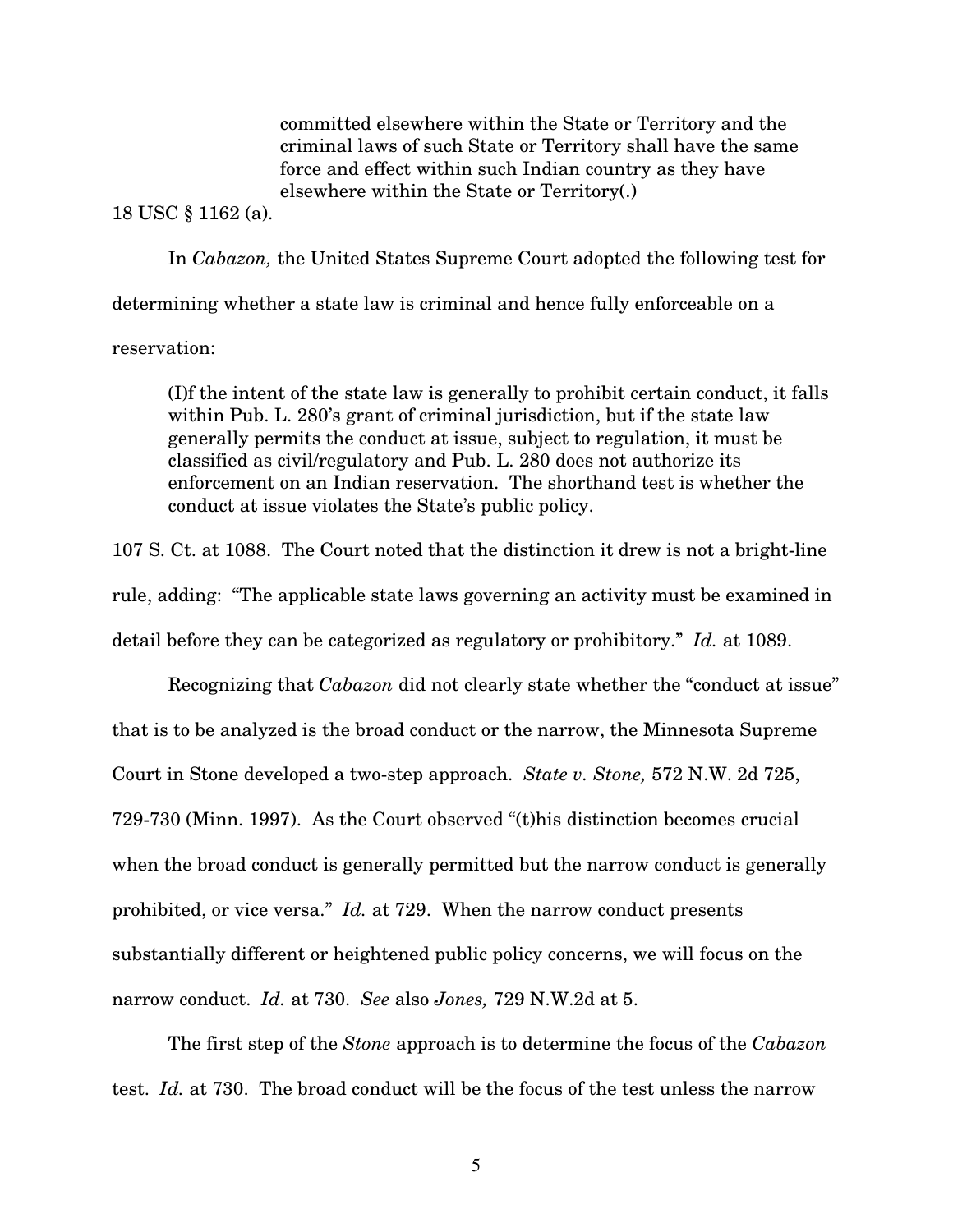conduct "presents substantially different or heightened public policy concerns." *Id.* Once the focus is identified, the second step is simply to apply the *Cabazon* test: If the conduct is generally permitted, subject to exception, then the law controlling it is civil/regulatory; if the conduct is generally prohibited, the law is criminal/prohibitory. *Id.*; *Jones,* 729 N.W.2d at 5.

The Court in *Stone* specified that in close cases, "conduct is criminal if it violates the state's public policy." *Stone,* 572 N.W. 2d at 730. The Court interpreted "public policy," as used in the *Cabazon* test, to mean public *criminal* policy. Public criminal policy goes beyond merely promoting the public welfare. It seeks to protect society from serious breaches in the social fabric, which threaten grave harm to person or property. Id. The Court identified four factors as useful when determining whether an activity violates the state's criminal policy:

- (1) the extent to which the activity directly threatens physical harm to person or property, or invades other's rights;
- (2) the extent to which the law provides for exceptions and exemptions;
- (3) the blame worthiness of the actor; and
- (4) the nature and severity of the potential penalties for a violation of the law.

*Id.*.; *Stone,* 729 N.W.2d 5,6.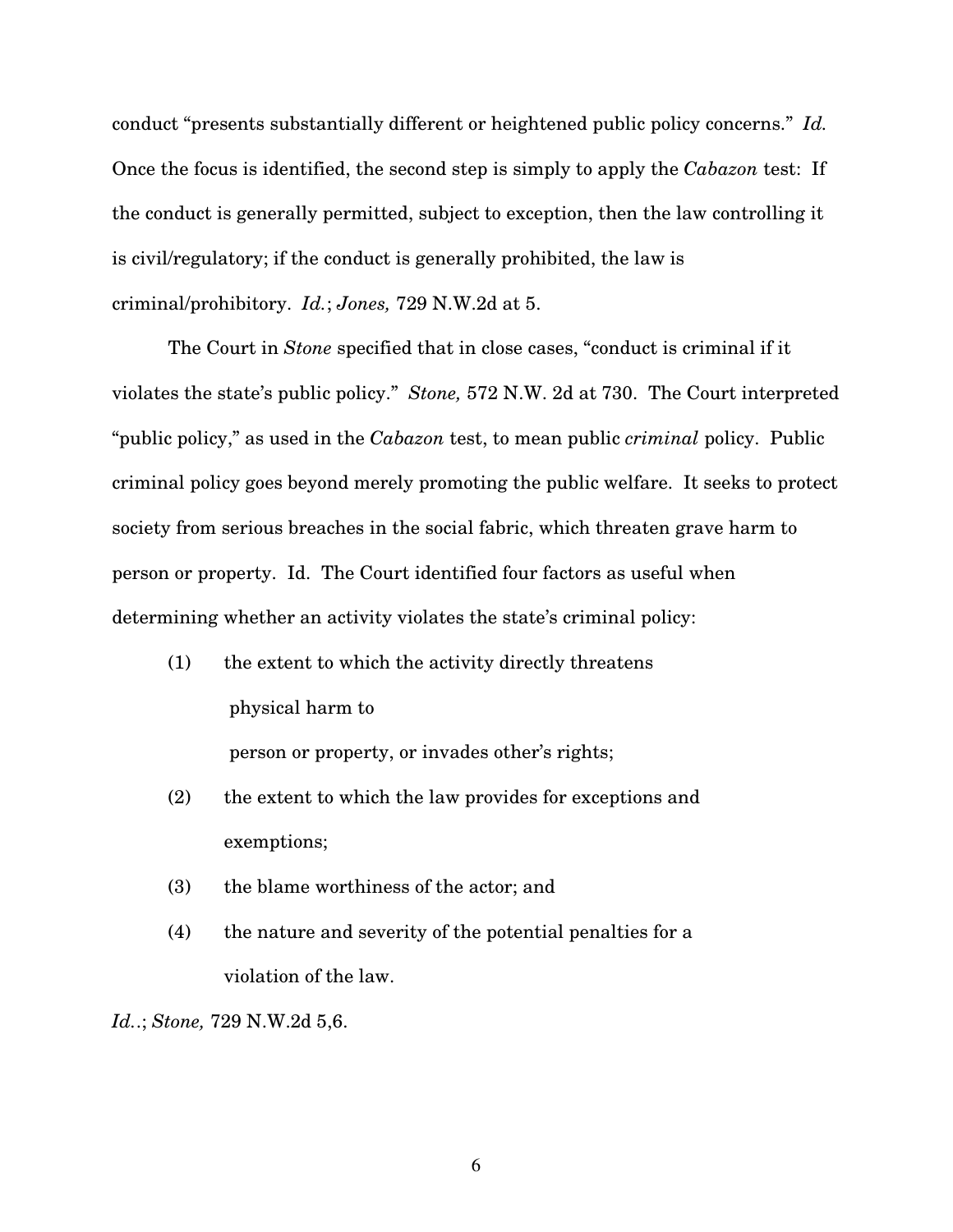In *Jones,* the Minnesota Supreme Court concluded that the broad conduct at issue is residing at an address or moving to a new address by Minnesota residents in general. *Jones,* 729 N.W.2d at 6. The narrow conduct we must analyze is an identified predatory offender residing or moving without maintaining a current address registration with the proper authorities. Id.

In *State v. Busse,* 644 N.W. 2d 79 (Minn. 2002), the respondent was charged by complaint with driving after cancellation as inimical to public safety, a gross misdemeanor. His driver's license had been cancelled, following his fourth alcoholrelated offense. Respondent, an enrolled member of the White Earth Band of Ojibwe, moved to dismiss for lack of subject-matter jurisdiction as the offense occurred within the boundaries of the White Earth Reservation. Respondent was charged and convicted of Driving After Cancellation as Inimical to Public Safety, a gross misdemeanor, under Minn. Stat. § 171.24, subd. 5. The Court explained as follows: Busse's gross misdemeanor offense is but one piece of a larger fabric of laws aimed at increasing the severity of punishment against those persons who, due to their alcohol and drug use, pose a particularly severe threat to the safety of others. The pattern of behavior signals both a significant alcohol or drug problem and a defiance of the laws of our state and, thus, a significant risk to public safety. The ability of Minnesota to protect its citizens would be severely compromised if the state is not allowed to enforce cancellation of driving privileges, one of the most important remedies in terms of public safety, for driving while intoxicated. Id. at 86. The court followed *Stone's* direction to consider the extent to which the activity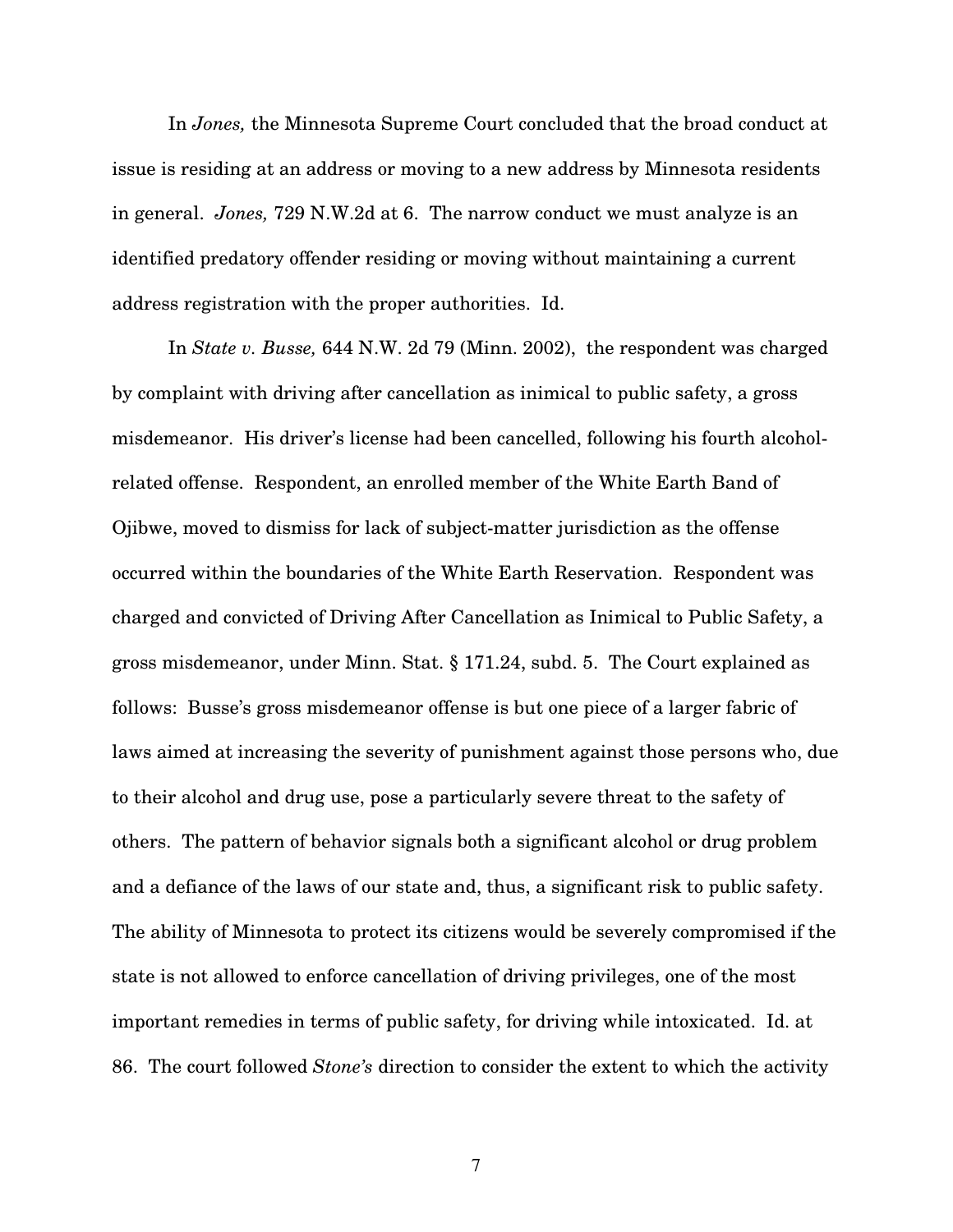directly threatens physical harm. *Stone,* 572 N.W.2d at 730. Busse argued his driving could not pose heightened public policy concerns because he was not intoxicated while driving. The Court explained however, Busse's license was canceled because the commissioner determined that any driving of a motor vehicle on a public road by Busse was inimical to public safety. Busse would only be labeled as inimical to public safety under the statute if he had demonstrated at least three incidents in which he consumed sufficient alcohol or drugs to put him over the legal limit, drove, and was caught. Given this history, we can conclude that his driving poses a risk to public safety and implicates heightened public policy concerns. *Busse,* Id. at 85, 86. The court summarized, the criminal sanction imposed, the direct threat to physical harm, the need for the state to be able to enforce cancellations based on a threat to public safety, and the absence of exception to the offense of driving after cancellations based on a threat to public safety, and the absence of exception to the offense of driving after cancellation based on being inimical to public safety all demonstrate heightened public policy concerns. The court concluded the offense of driving after cancellation as inimical to public safety presents substantially different or heightened public policy concerns. *Busse,* 644 N.W.2d at 87, 88.

In *State v. Busse,* 644 N.W. 2d at 88, the court concluded under the first step of the *Cabazon/Stone* test that Busse's offense presented heightened public policy concerns, and that under the second step of the test driving after cancellation or denial as inimical to public safety is strictly prohibited conduct within the border of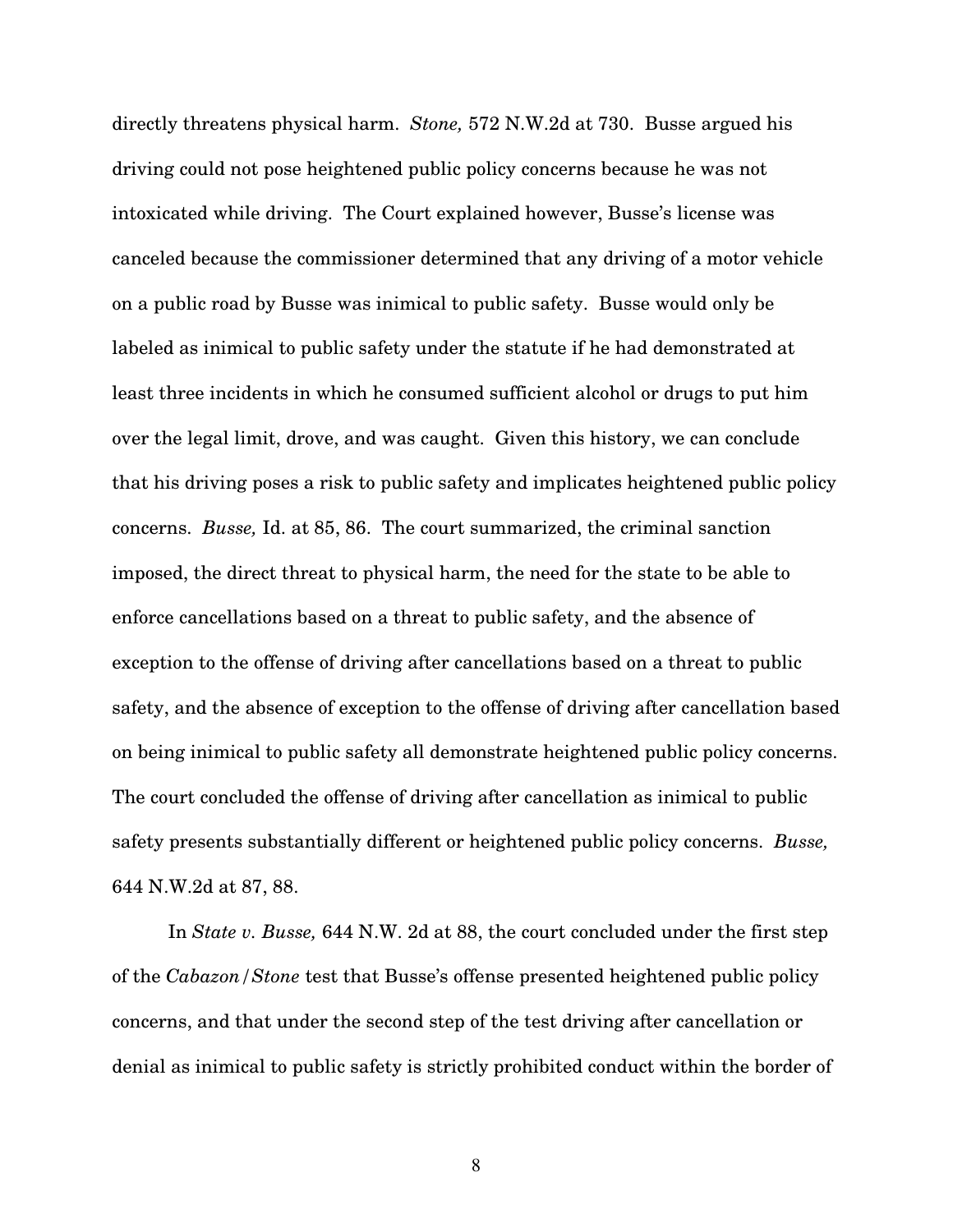the state of Minnesota. Unlike driving in general, driving after cancellation as inimical to public safety, is generally prohibited conduct and under the *Cabazon/Stone* analysis the offense is criminal/prohibitory.

In *Jones* the Minnesota Supreme Court citing *Busse* explained its characterization of the broad and narrow conduct at issue based on what is required or prohibited of certain populations is consistent with the approach taken in *Busse. Jones,* 729 N.W. 2d at 6.

## **B. A predatory offender's failure to register is inimical to public safety, and, consequently, presents heightened public criminal policy concerns.**

The predatory offender registration requirement involves heightened public policy concerns because predatory offenders being free to burrow into communities undetected and strike anonymously is inimical to public safety because of the threat of criminal acts. The laws were created to protect the public from the most heinous of crimes. Their intent is evident by the stiff penalty for violation of the law, and the fact that the penalty continues to rise. Additionally, registration laws may help deter crimes. First, no one wants to register as a sex offender. Like jail or a criminal record, which can deter crime because of a fear of those consequences, criminals may fear having to register. The law also may serve to deter crime because offenders know they are being monitored, and thus are more likely to be caught if they break the law. A third cause of deterrence is that, where communities have been notified of the offender's presence, offenders are more readily accessible for locating and questioning by law enforcement. This can help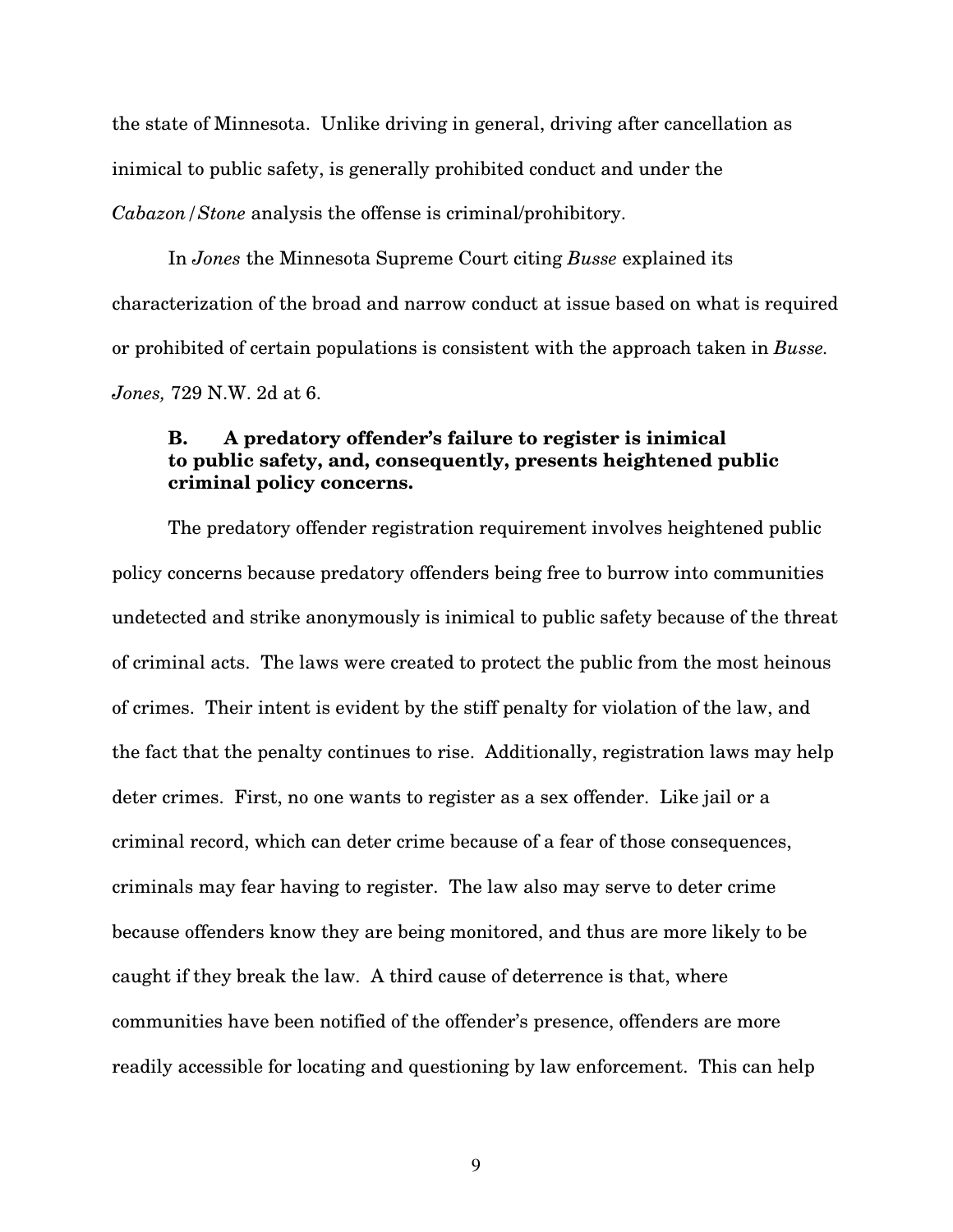prevent crimes the offender would commit if not monitored. Without notification, the public is prey to predators for a much longer period of time, which certainly threatens public safety.

# **C. The plain language and history of Minn. Stat. § 243.166, subd. 5, demonstrates that it is "criminal/prohibitory" for purposes of state jurisdiction under public law 280.**

In order to properly apply the jurisdictional test established in *Cabazon* and *Stone,* it is necessary to understand the state's public policy regarding predatory offenders and the felony offense of failure to register as a predatory offender. Minn. Stat. § 243.166, subd. 5, and its registration requirements clearly address heightened public policy concerns of protecting the public from dangerous predators.

In 1991, Minnesota enacted its first sex offender registration law. *See* Minn. Laws 1991, ch. 285 § 3, codified at Minn. Stat. § 243.166. Prior to the enactment of that law, the Governor's Task Force on Missing Children was commissioned by then Governor Rudy Perpich in July, 1990, in direct response to the abduction and kidnapping of Jacob Wetterling with the ultimate goal of benefiting all missing children. *See* 1991 Task Force Report, Appendix R, 7. 2

The legislative history of the registration law also demonstrates the public safety concerns addressed by registration. Initially, the statute required persons convicted of certain enumerated felony offenses to register upon release from prison pursuant to the 1991 Task Force Report. Appendix R, 5. This law was amended in 1993 to require registration by persons charged with an enumerated felony offense

<sup>&</sup>lt;sup>2</sup> "Appendix R" refers to the Appendix of Respondent's Brief in Opposition.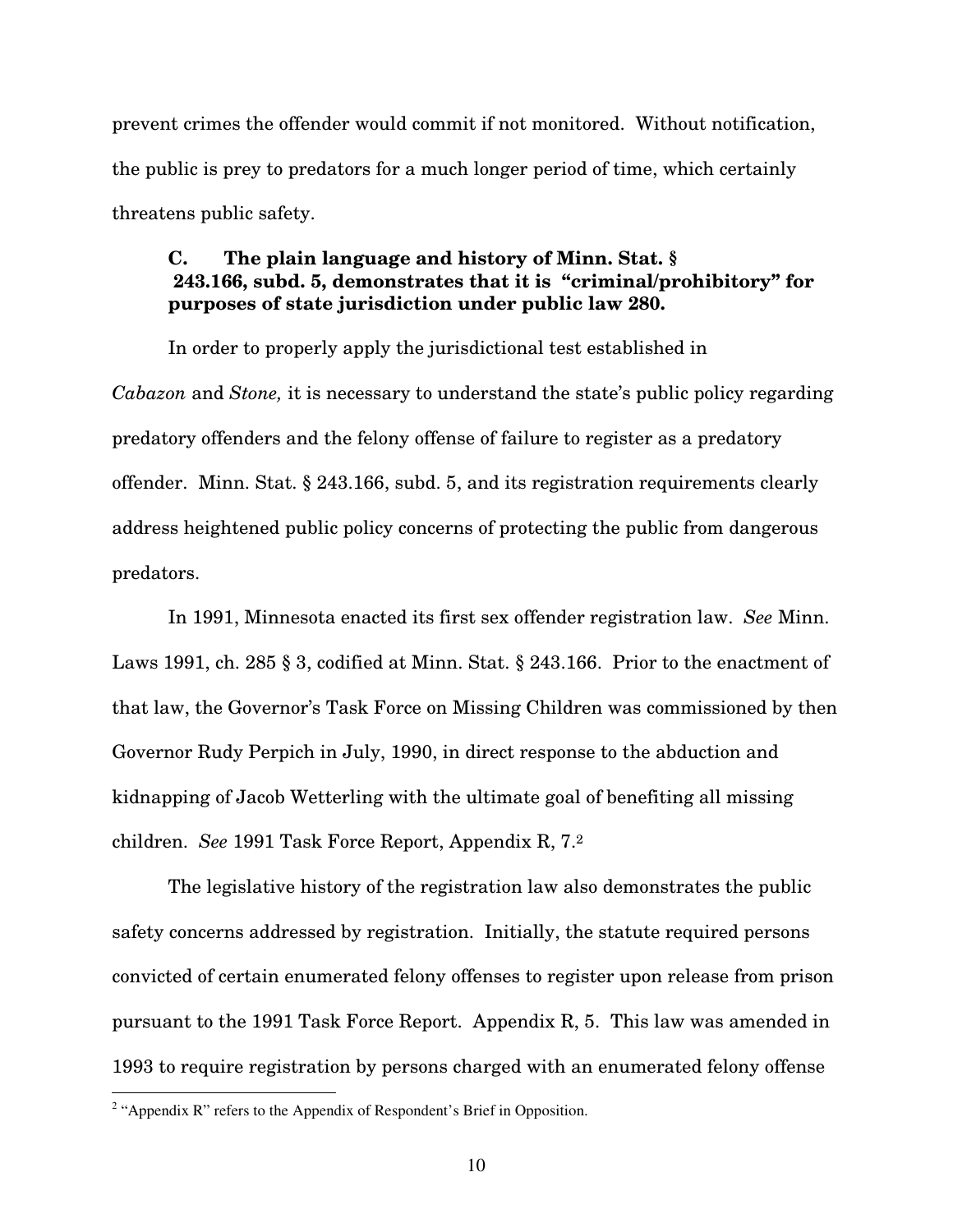and convicted of that offense or of another offense arising out of the same set of circumstances, pursuant to the Act of May 20, 1993, ch. 326, art. 10, §1, 1993 Minn. Laws 2090. This change stopped the use of plea negotiation to avoid registration. *Boutin v. LaFleur,* 591 N.W.2d 711, 714-715 (Minn. 1999).

A 1995 Task Force on Sexual Predators recommended further amendments and noted, "These measures will provide an added level of safety to the public by strengthening Minnesota's sex offender registration law . . . " Task Force on Sexual Predators, Final Report to the Legislature, Jan. 4, 1995 (1995 Task Force Report). 3

After Donald Blom kidnapped and killed Katie Pourier, the legislature in 2000 made major changes to the statute. These included requiring reporting of all real property owned and all cars regularly driven by the offender. *See* Minn. Stat. § 243.166, subd. 4a (1-5) (2000). The Legislature also increased the severity of failure to register to a felony level offense, thus further emphasizing that failure to register is a serious crime which is completely prohibited in this state. *See* Journal of the House, 81st Leg. Session, 5569 (Minn. Feb. 3, 2000). The Senate sponsor described the felony penalty as "perhaps the most important" change in the statute and indicated that for public safety, Minnesota needed "a strong deterrent" against failing to maintain registration. (*See* statements of Senator Reichgott-Junge, *Senate Crime Prevention Committee,* Feb. 7, 2000 and Feb. 9, 2000.)?? In *Jones,* 729 N.W.2d at 7, the Minnesota Supreme Court concluded the legislative history of section 243.166 indicates a predatory offender residing or moving without

 $3$  The 1995 Task Force Report is part of the legislative history of the offender registration law, and a copy of it is reproduced in the Appendix of Respondent's Brief in Opposition at Appendix R, 40.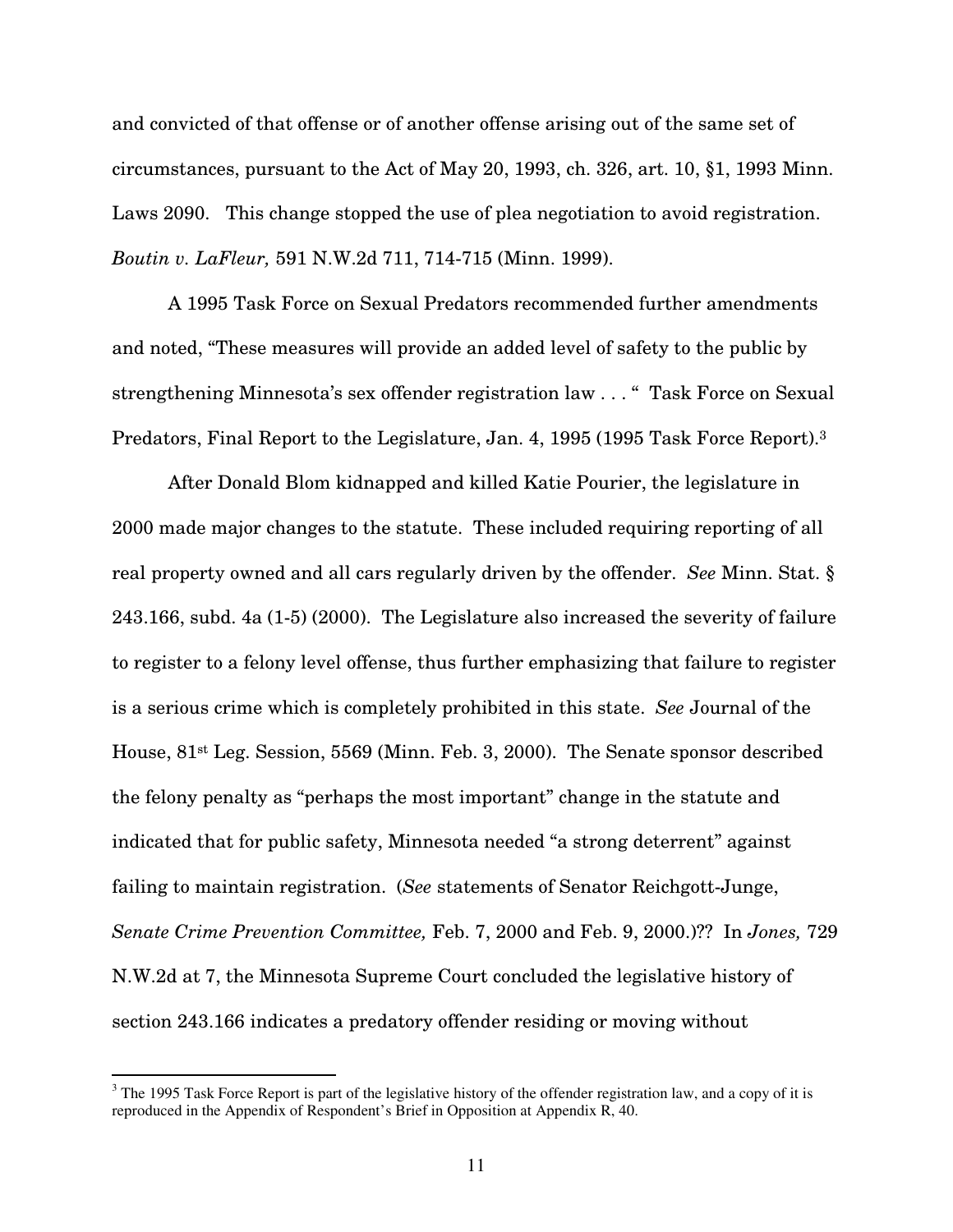maintaining a current address registration with the proper authorities presents a substantially different or heightened public policy concern when compared with Minnesota residents in general. The Court therefore concluded the narrow conduct of a predatory offender should be the focus under the *Cabazon/Stone* test. *Id*. at 8.

The Minnesota legislature has exercised its authority to target and to promote the effective investigation and enforcement of predatory crimes. This criminal conduct is particularly harmful to victims, prone to recidivism, and difficult to investigate. The purpose of Minn. Stat. § 243.166 is to create a database of prior predatory offenders to assist law enforcement investigation. (*See* Minn. Laws 1994, ch. 636, preamble.) The value of such data base increases if it becomes as complete as possible. The ability to criminally prosecute all offenders who fail to register or otherwise fail to comply with the statute is thus essential. Failure to register raises heightened public safety concerns, is strictly prohibited in this state, is contrary to the public policy against predatory behavior, and is therefore "criminal-prohibitory" for purposes of state criminal jurisdiction under Public Law 280.

## **D. Analyzing the failure to register under the shorthand test in** *Stone* **dictates the conduct is criminally prohibited and is consistent with** *Cabazon***.**

Under the *Cabazon/Stone,* when applying "shorthand test public policy test," the Minnesota Supreme Court considers four non exclusive factors in determining "whether an activity violates the state's public policy in a nature serious enough to be considered 'criminal.'" *Stone,* 572 N.W.2d at 730. The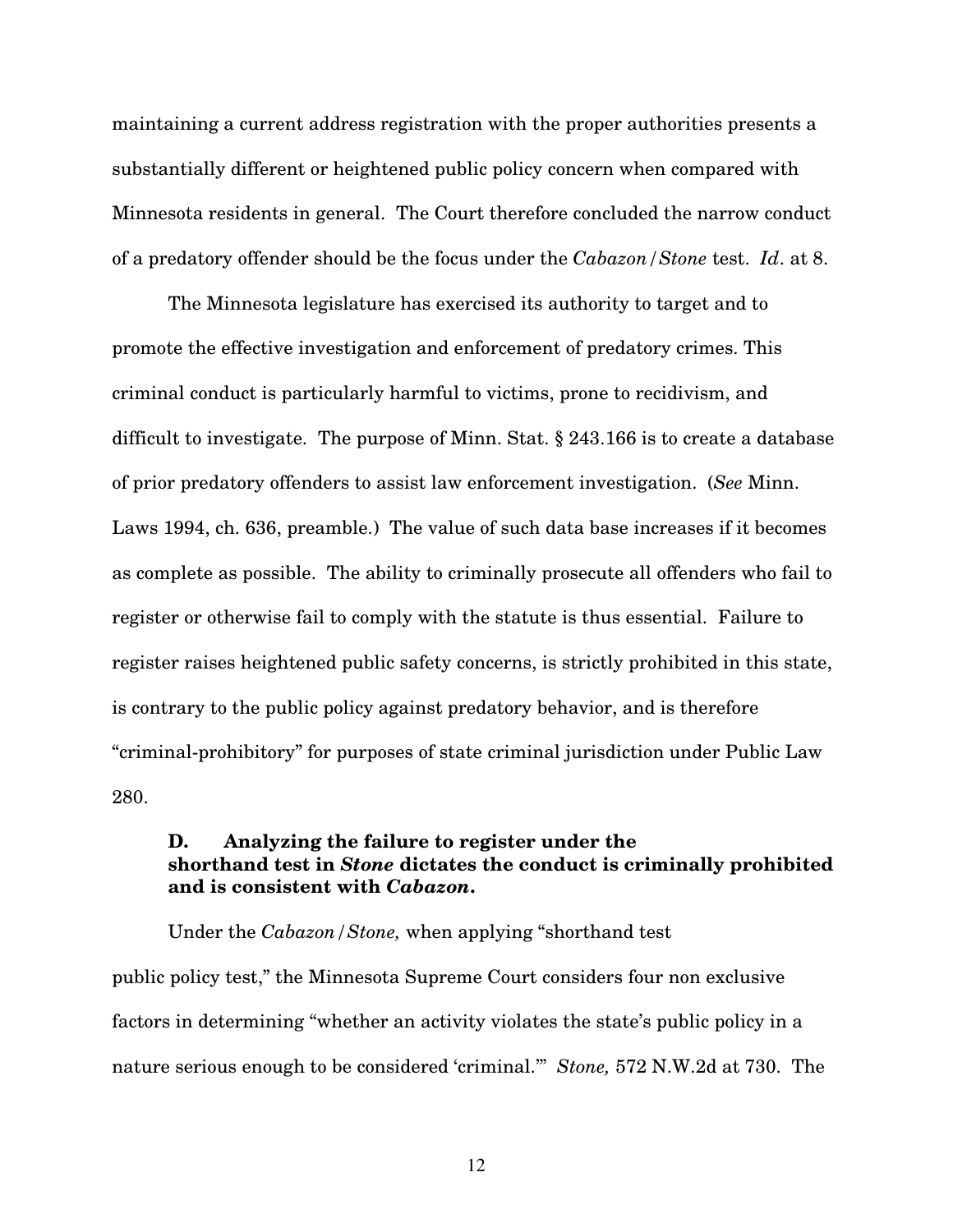first issue is whether the conduct directly threatens physical harm, or invades the rights of others. The operative word is threatens. A predator failing to register, without anything else occurring, threatens the community because at that point he cannot be observed. It is important to note that this factor does not state that "should the conduct occur, physical harm is imminent." In order to violate public criminal policy, the law does not have to stop the individual from driving drunk; to violate public criminal policy the law can stop the driver from driving at all because any driving by someone with the history of driving under the influence directly threatens public safety because of the increased likelihood the driver will drive drunk. The situation is similar in Jones, predators living unregistered directly threaten public safety because they are (at least have been deemed by legislature) more likely to commit predatory crimes than others, and the legislature has determined registration helps stop them.

The second factor in the shorthand test is to consider whether there are exceptions to the prohibition of the conduct in question. There are no exceptions statewide to the enforcement of predatory registration. The third factor is blameworthiness of the offender. Blameworthiness means the perpetrator knew what they are legally required to do, and did not do it. *State v. Johnson,* 598 N.W.2d 680, 689 (Minn. 1999). In *Jones,* 729 N.W.2d at 9, the Court concluded Jones was aware of the requirements of section 243.166 and knowingly refused to comply with those requirements, and therefore demonstrated a high level of blameworthiness in failing to maintain a current address registration.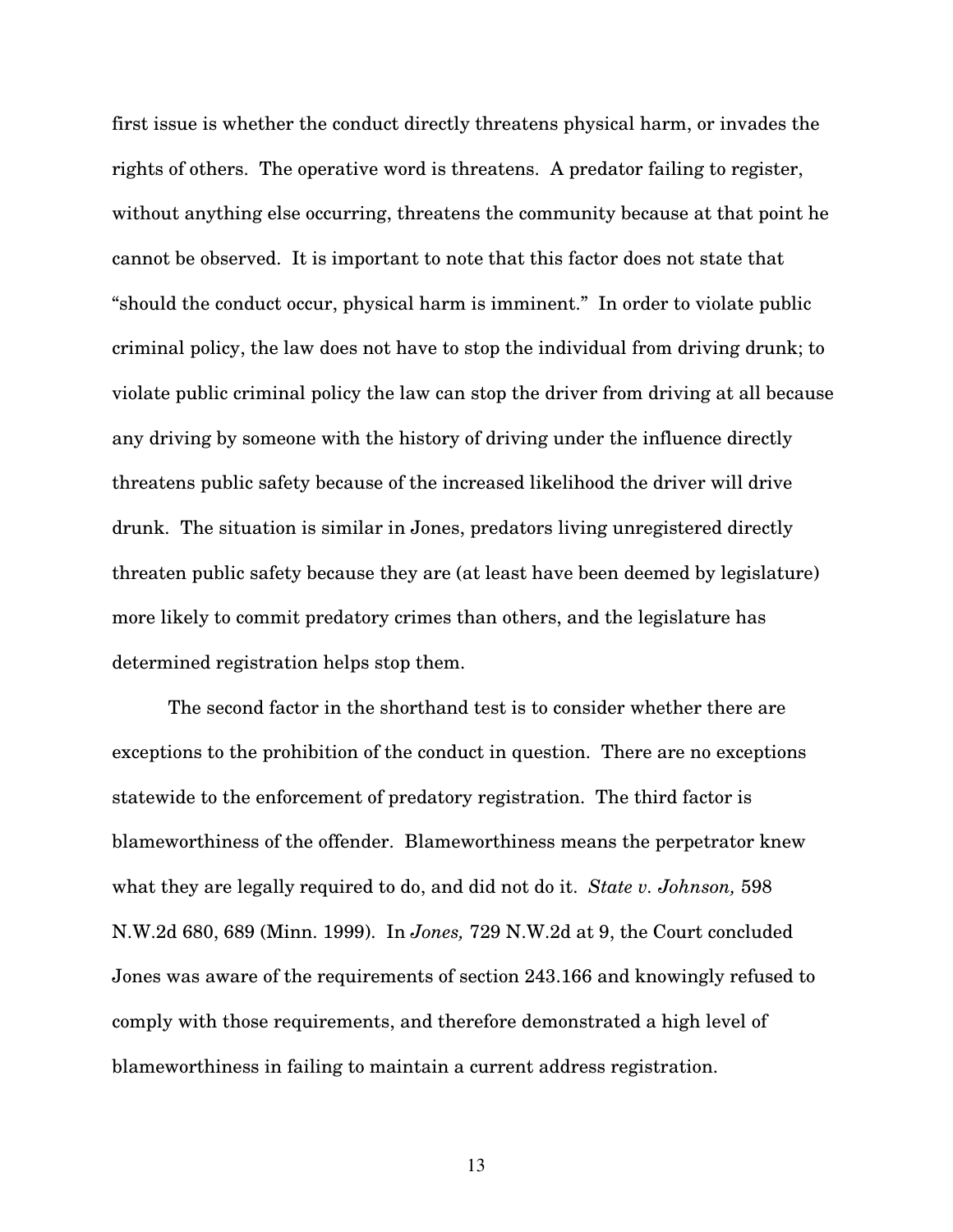The fourth factor is the penalty of the conduct. Failing to register as a predatory offender is a felony, and can be punished by being sent to prison for up to five years. *See* Minn. Stat. § 243.166.

### **E. Taking jurisdiction away from the states would make the state less safe, and should be avoided at all costs.**

Taking jurisdiction away from the state on Indian Reservation would have the cumulative effect of making all communities, on and off the reservation, less safe. The inability to monitor predatory offenders on the reservation would create a break in the chain of registration; offenders could slip through the cracks of the monitoring system by moving onto a reservation, and then moving off. While the predatory offender would be under the state's jurisdiction once off the reservation, it would be difficult for authorities to enforce the requirement because they would not be able to track them when they were on the reservation. Also, pursuant to Minn. Stat. § 243.166, the general public is required to be informed of the location of highly ranked, dangerous sex offenders.

## **F. The United States Congress has granted power to the states to enforce predatory offender statutes.**

Jacob Wetterling crimes Against Children and Sexually Violent Offender Registration Program, 42 U.S.C. § 14071, provided mandatory guidelines for Attorney Generals to adopt state registration programs for certain crimes. The act is the result of a national program to track certain predatory offenders. Section 14071 (d) – Penalty provides as follows:

A person required to register under a state program established pursuant to this section who knowingly fails to so register and keep such registration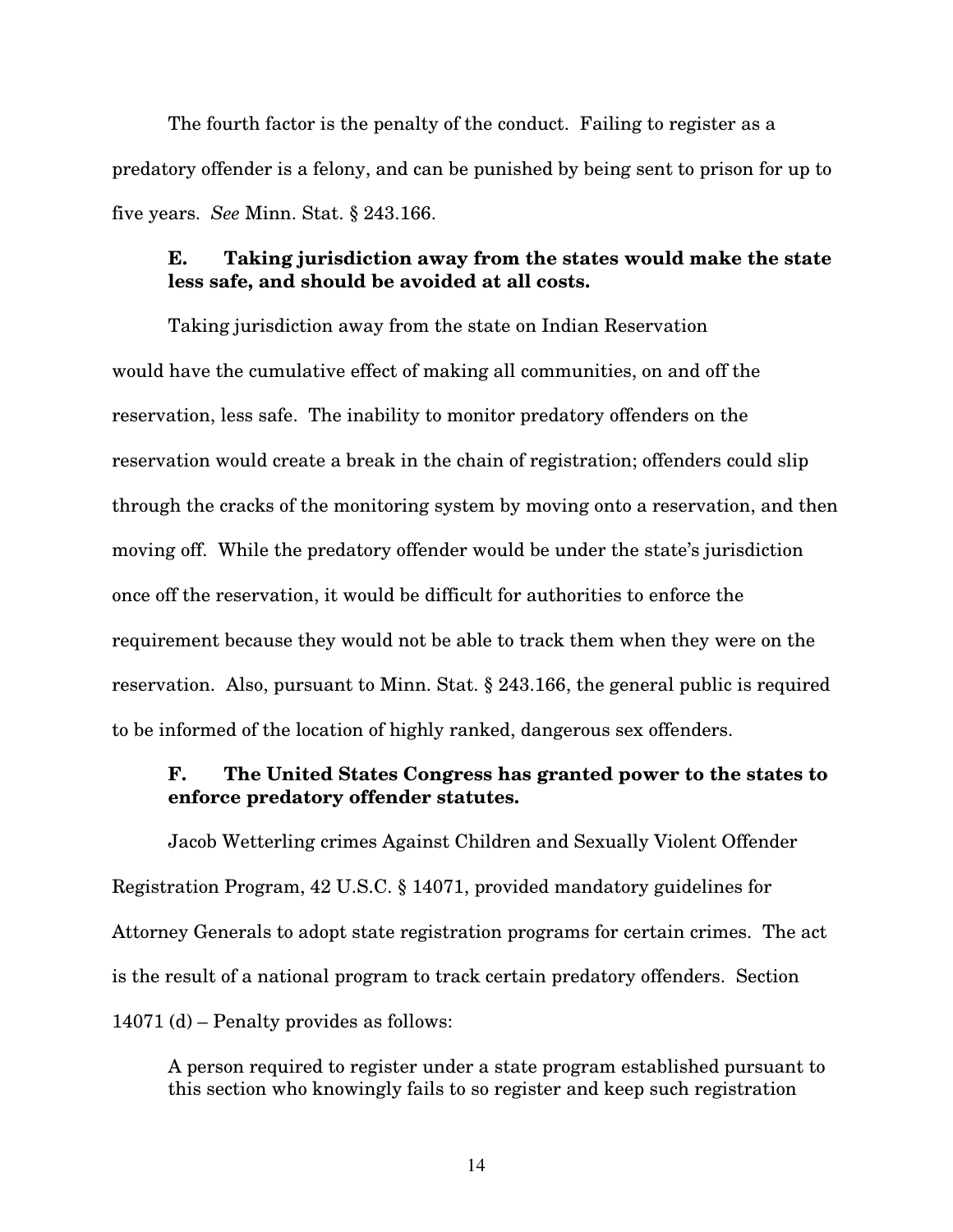current, shall be subject to criminal penalties in any state in which the person has so failed. (emphasis added).

It can certainly be argued that Congress intended a violation of State registration laws to be criminal in nature based on the plain meaning of Section 14071 (d). The State of Minnesota has adopted Minnesota Statute § 243.166 – Registration of Predatory Offenders in an effort to comply with the federal legislation. The Minn. Stat. § 243.155, subd. 5(a) provides for a maximum penalty of five years in prison and a \$10,000 fine for violation of registration statutes. Taking jurisdiction away from the State on Indian Reservation would create a checkerboard effect of enforcement on Indian Reservations such as the Leech Lake Reservation. The Leech Lake Reservation is an open reservation, wherein both Indian and non-Indians reside. 25 U.S.C. § 1302 (7) of the United States Code only allows Indian tribes exercising the power of self-government to impose maximum penalties of up to one year in prison and a fine of \$5,000 or both. It does not appear that barring passage of federal legislation, that Indian tribes could enforce penalties similar to the State's felony laws, even if it were so inclined to do so.

# **G. The Leech Lake Reservation Tribal Council has recognized that predatory offender registration statutes serve a strong public policy interest.**

On November 21, 2005, the Leech Lake Reservation Tribal Council passed Resolution No. 2006-37, signed by the Chairman and Secretary/Treasurer of the Leech Lake Tribal Council. Appendix R, 4. The Resolution was duly presented and acted upon by a vote of three for, zero against,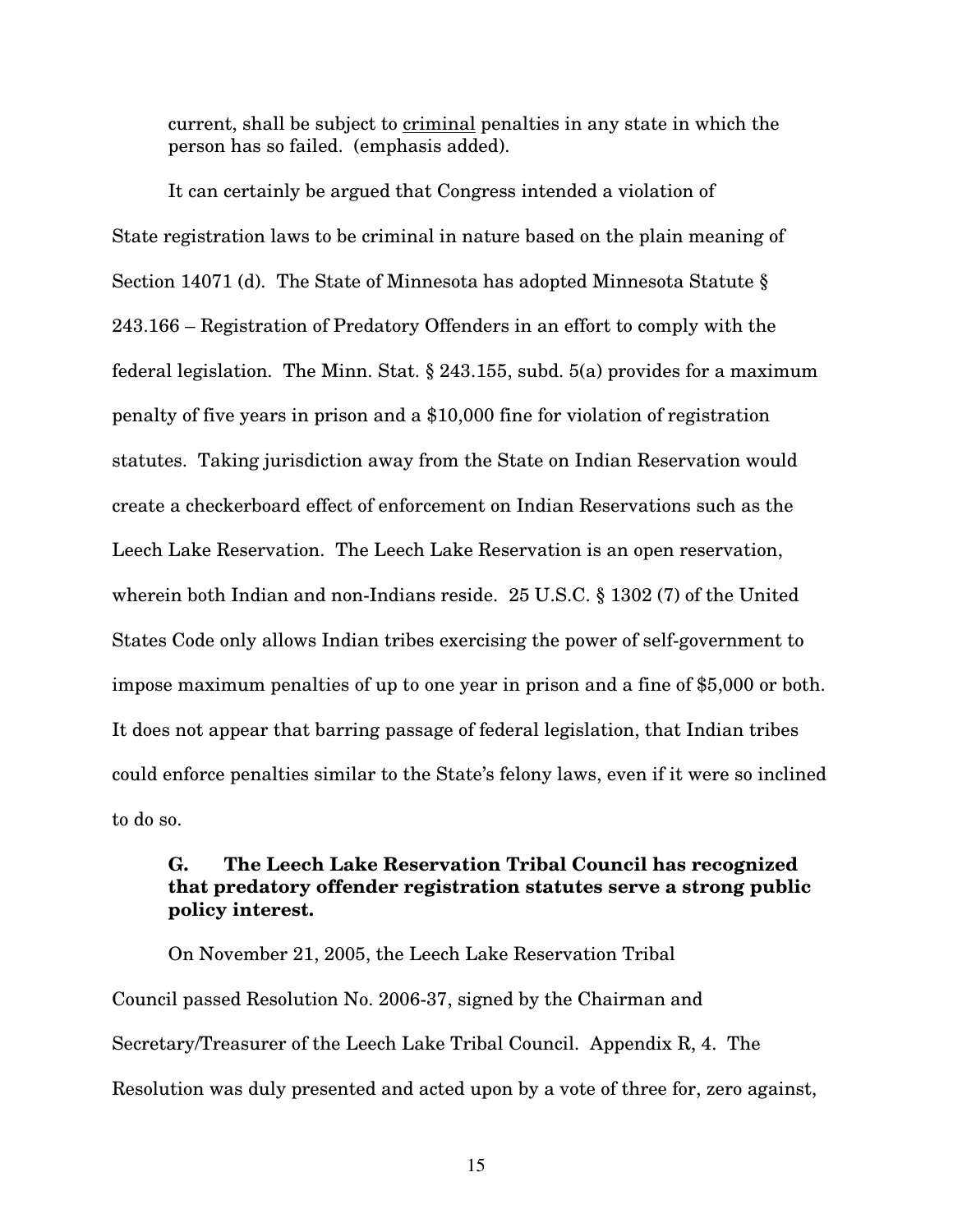and one silent at a special meeting of the Leech Lake Tribal Council, quorum being present, held on November 21, 2005 at Cass Lake, Minnesota. Appendix R, 1. The resolution states as follows:

BE IT FINALLY RESOLVED, the act of failing to register raises significant public safety concerns because it restricts the ability of law enforcement to track those persons whose prior convictions have conclusively established that they are dangerous to others.

Appendix-R, 3.

Although the Leech Lake Tribal Council exercised its tribal sovereignty in declaring that it viewed the predatory offender registration code as a criminal matter, the tribe effectively returned its jurisdiction back to the State. *The New Battleground for Public Law 280 Jurisdiction: Sex Offender Registration in Indian Country,* 101 Nw.U.L. Rev. 897, 926 (2007). This decision was motivated by the strong public safety threat posed by predatory offenders; the tribe's view that under Public Law 280 this matter should be under the State's jurisdiction; and the tribe lacked resources to effectively implement its own registration code. *Id.* Obviously, the Leech Lake Tribal Council recognizes the seriousness of having predatory offenders register with the State of Minnesota and wants the State to enforce its statutes on the reservation.

#### **CONCLUSION**

The Petition for Writ of Certiorari should not be granted as Petitioner has failed to establish any compelling reason for the Court to accept review. The Minnesota Supreme Court's decision in *Jones* does not conflict with U.S. Supreme